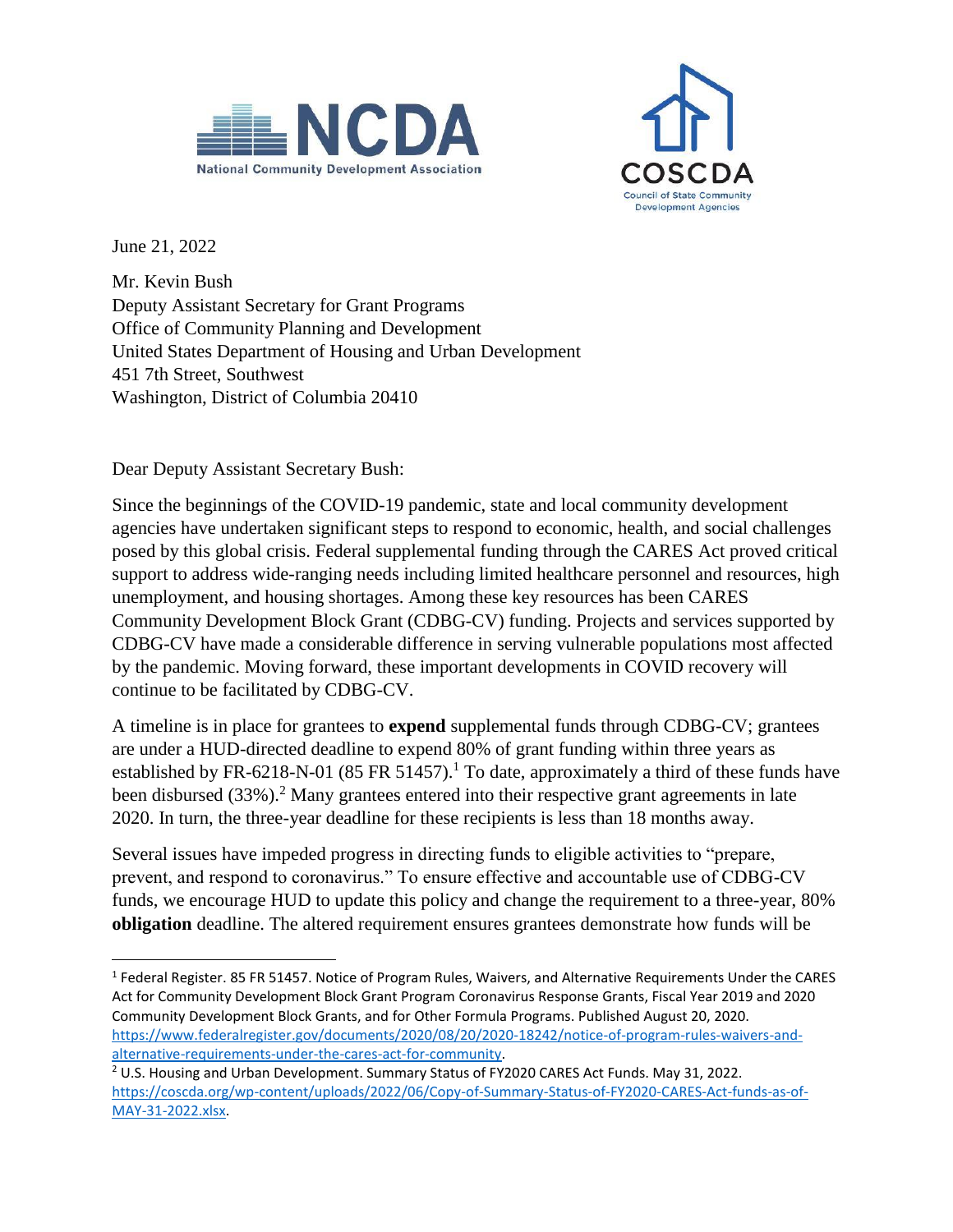dedicated to pandemic response. Additionally, this alternative aligns CDBG-CV with the formula program regarding timeliness which is based on obligation of funding. Further, the sixyear expenditure deadline maintains funds will be directed in a reasonable timeframe also consistent with the annual formula program. The revision is more conducive to the climate both now and moving forward allowing administrators enhanced ability to act on pandemic-related initiatives.

Barriers posed to states and localities in meeting the current timeline include:

## Shifts in pandemic needs and response

Since the national emergency declaration in early 2020, needs have shifted multiple times in meeting public health and safety against COVID-19. As communities experienced varying levels of cases at different times and lockdowns and other measures were implemented, it was difficult for grantees to determine how best to invest CDBG-CV resources. CDBG is often used as gap financing, and adequate planning typically accompany developments known well ahead of time. With COVID-19 however many needs amounted in a short period and changed rapidly as well; as a result, grantees made preparations as best as possible for that particular time. A host of activities made eligible in one phase of the pandemic would not be relevant or useful to recipients as conditions changed in navigating the virus. To emphasize this situation further, the focus of the pandemic response in June 2022 is much different than that of June 2020.

## Availability of other federal funding – larger amounts, more flexible, fewer requirements,  $\&$ shorter timelines

Alongside \$5B made available through CDBG-CV, Congress also directed \$150 billion to states and localities in the CARES Act. Further supplemental funds were enacted for housing assistance in 2020 and 2021. In March of last year, Congress additionally directed \$350 billion in State and Local Fiscal Recovery Funds. The larger amounts of these resources combined with fewer restrictions, shorter timelines, and more flexibilities meant states and localities would prioritize this funding ahead of other available assistance including CDBG-CV.

HUD's waivers for CDBG-CV as well as FY2019 and 2020 annual program funds were certainly meaningful and needed to accommodate use of program funds for pandemic response. However, once Treasury funds were made available, programs were created to direct this funding source to particular needs. Rental assistance for example would be covered by a source dedicated to this purpose instead of CDBG-CV.

## Navigating needs and activities supported by CDBG-CV

COVID-19 proved to be an unprecedented event with many harmful effects to communities and individuals. CDBG - though flexible to meet varying social, economic, and health needs involves deliberate planning and actions even during an emergency crisis. The activities funded with CV resources though are not necessarily aligned with activities usually supported by a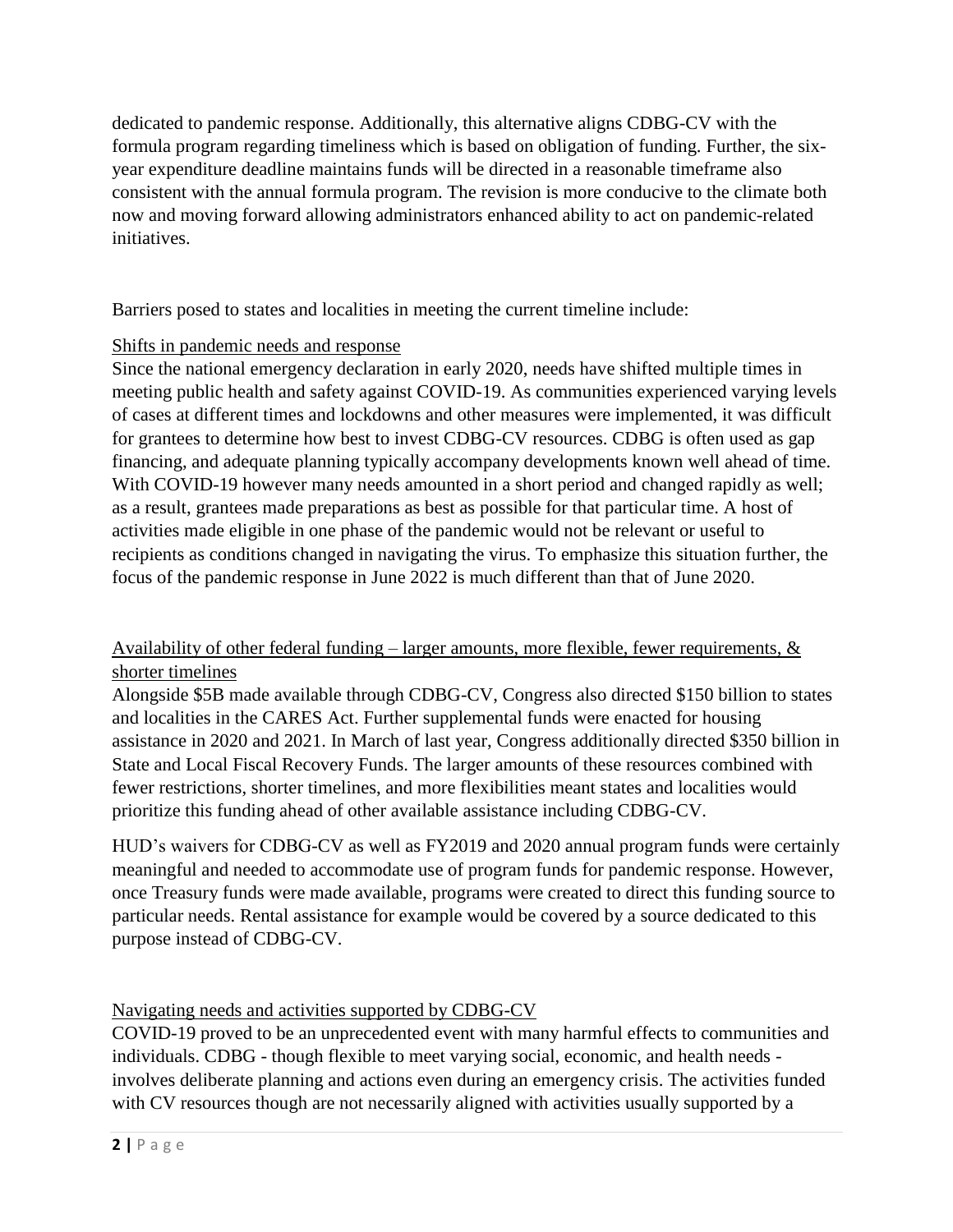grantee's CDBG program. At the onset of COVID-19, emerging needs were presented including housing and food assistance. Both activities were strongly funded early on however tapered off as other resources became available as well as moratoriums established to keep residents in their homes. Recently, grantees have pivoted to other activities including infrastructure development. While grantees consistently use annual CDBG funds for infrastructure-related activities, the tieback to COVID means the same type of projects cannot be funded with CDBG-CV such as water and sewer improvements. Instead, grantees are standing up new projects and services outside of their annual platforms such as job training for healthcare workers, community health facilities, and assistance to specific businesses. Considerable time and effort are involved to advance these activities inconsistent with a grantee's usual investment priorities.

The clearest evidence of this predicament is increased support to public services. The annual rate of expenditures on public services remains around 10% in a given year.<sup>3</sup> Due to the lift on the public services cap and increasing needs around subsistence payments and related activities, nearly 68% of CV expenditures in 2021 were directed to this category; though \$653 million supported subsistence payments, youth services, food banks, and other activities under public services, the concentration of funds to this category meant grantees had to establish and maintain programs typically not funded through annual funds. Due to changes in pandemic needs, grantees initially offering public services as eligible activities are now directing their efforts to other causes. PY2022 will likely show a reduction of investment to public services as state and local priorities are focused elsewhere.

## Capacity limitations and increased costs

Perhaps the most significant barrier at present and likely in the near term are capacity issues related to carrying out activities with a tie-back to COVID-19. Not only are program administrators experiencing internal staffing constraints but the network of sub-recipients and grantees continue to fall short of both accessing and implementing CV activities. Beyond grantee limitations, contractor availability is also a significant issue. Labor shortages have reduced contractor availability to even bid much less complete projects supported by CV funding. Ongoing supply chain issues and cost increases for both labor and materials have inhibited project completion as well. On projects underway for both annual and CV funds, administrators consistently report cost overruns. With few solutions available, many projects have to be reduced in scope to meet budget demands. A combination of these factors lessens the ability for CDBG-CV to be applied as initially intended and in the anticipated timeframe.

NCDA and COSCDA recognize HUD's intent to install the existing timeline on grant expenditures in August 2020. However, circumstances largely outside of administrators' control persist and interfere with state and local implementation of CV resources. We instead offer a prudent alternative in updating the three year, 80% deadline from expenditure to obligation of

l <sup>3</sup> U.S. Housing and Urban Development. CDBG National Expenditure Report – FY2001-21. Accessed June 17, 2022. [https://www.hudexchange.info/onecpd/assets/File/CDBG\\_Expend\\_NatlAll.xlsx.](https://www.hudexchange.info/onecpd/assets/File/CDBG_Expend_NatlAll.xlsx)